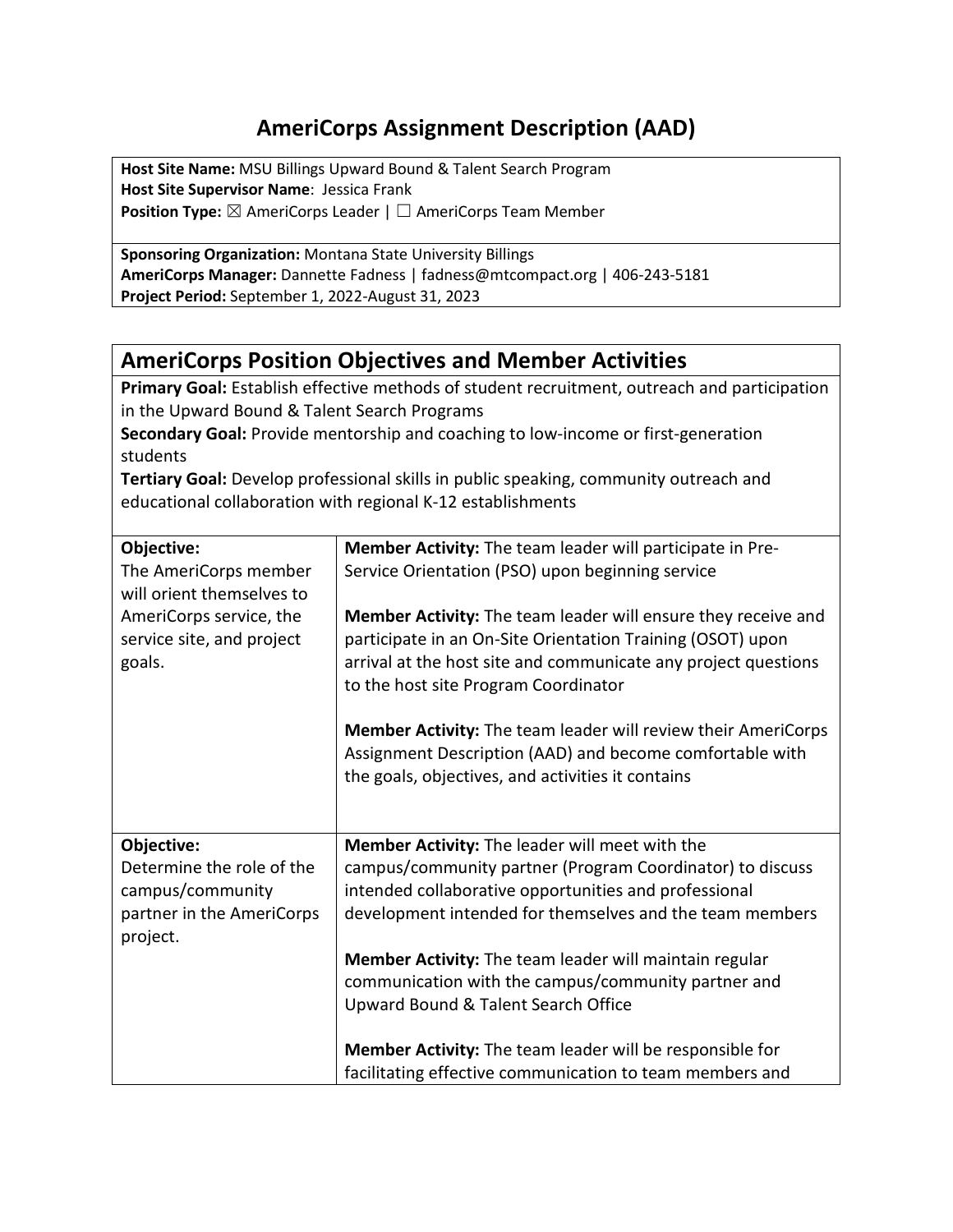|                                                                                                                                               | supervising clear communication between members and the<br>Program Coordinator                                                                                                                                                                                                                                                                                                                                                                                                                                                                                                                                                          |
|-----------------------------------------------------------------------------------------------------------------------------------------------|-----------------------------------------------------------------------------------------------------------------------------------------------------------------------------------------------------------------------------------------------------------------------------------------------------------------------------------------------------------------------------------------------------------------------------------------------------------------------------------------------------------------------------------------------------------------------------------------------------------------------------------------|
| <b>Objective: Provide</b><br>mentorship and<br>supervision for precollege<br>students through the<br>Upward Bound & Talent<br>Search Programs | Member Activity: Work with project professional staff when<br>meeting with and advising students based on designated<br>program curriculum<br>Member Activity: Supervise students' behavior and model<br>exemplary social and emotional maturity when engaging with<br>program participants<br>Member Activity: Clearly communicate with Program<br>Coordinator and uphold campus and regional K-12 policies<br>pertaining to student behaviors and program expectations                                                                                                                                                                |
| <b>Objective: Develop</b><br>Professional Skills of<br>communication,<br>community outreach and<br>recruitment                                | Member Activity: Collaborate with Program Coordinator in<br>developing and delivering effective forms of community<br>outreach including (but not limited to) online platforms, social<br>media marketing and in person recruitment presentations<br><b>Member Activity:</b> Attend annual recruitment tabling events<br>and community presentations targeted at increasing student<br>involvement and enrollment in the Talent Search & Upward<br><b>Bound Programs</b><br><b>Member Activity:</b> Be attentive to communications from<br>Upward Bound Talent Search Coordinators and AmeriCorps<br>Team members with prompt responses |
| <b>Objective: Build teamwork</b><br>skills and collaborate with<br>campus peers and<br>professional staff                                     | Member Activity: Organize and Cohost, with Program<br>Coordinator, required bi-monthly team meetings for team<br>members with a focus on assessment and improvement of<br>student services<br><b>Member Activity: Professionally and effectively communicate</b><br>via email and through appropriate record keeping any concerns<br>or questions from team members. Maintain regular appropriate<br>communication with Program Coordinator<br>Member Activity: Willing to work in both group and individual<br>activities with students, team members and program<br>professional staff                                                |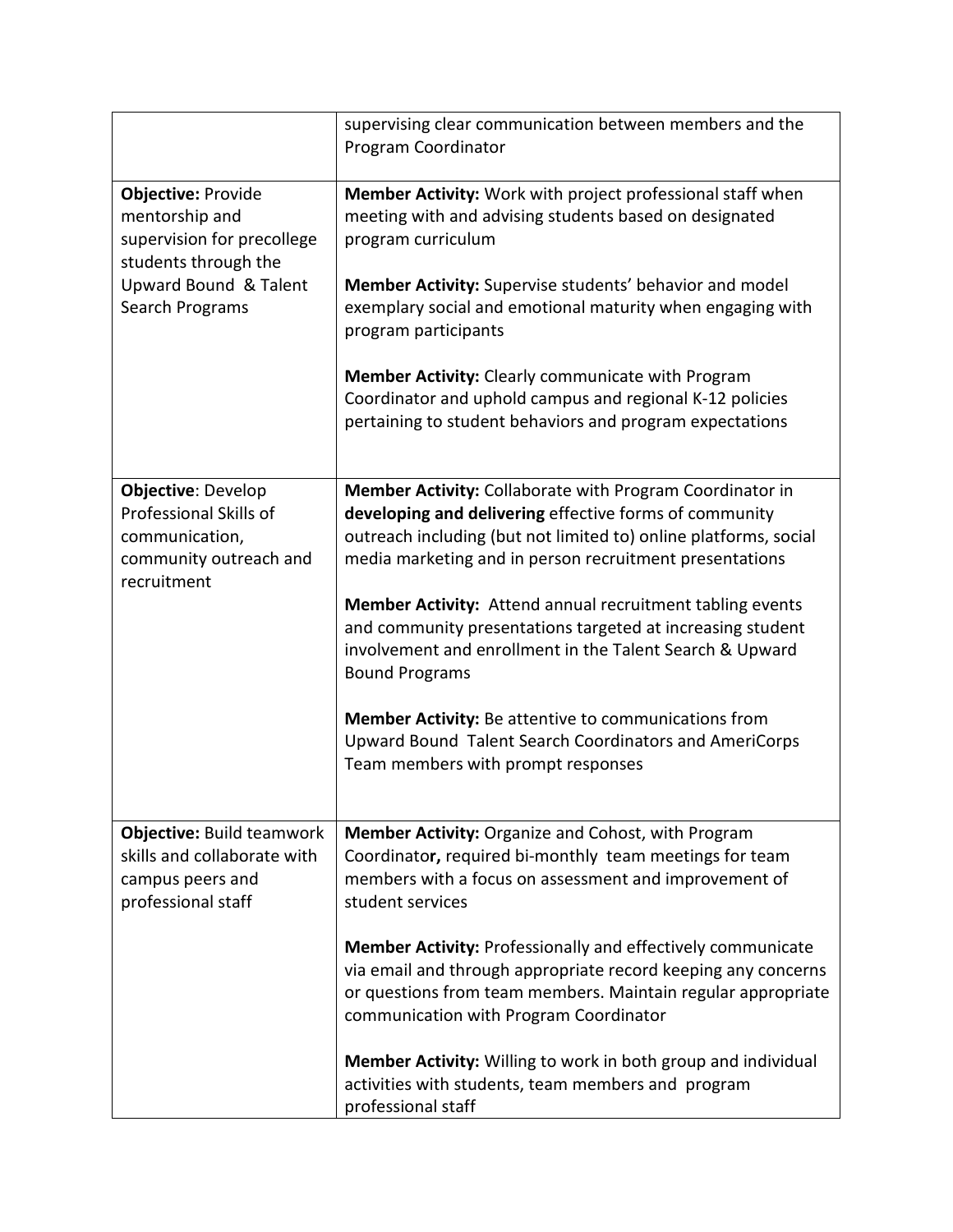|                                                                                                                                                                | Member Activity: Hold supervisory role over team members<br>and monitor effective participation while upholding and<br>maintaining program expectations<br>Member Activity: Collaborate with campus staff, departments<br>and community resources to promote important services for all<br>student participants in the program |
|----------------------------------------------------------------------------------------------------------------------------------------------------------------|--------------------------------------------------------------------------------------------------------------------------------------------------------------------------------------------------------------------------------------------------------------------------------------------------------------------------------|
|                                                                                                                                                                | Member Activity: Actively include students from diverse                                                                                                                                                                                                                                                                        |
| <b>Objective: Uphold campus</b><br>Diversity Statement and<br>Philosophy of student<br>inclusion through planning<br>and executing activities<br>with students | backgrounds in program activities                                                                                                                                                                                                                                                                                              |
|                                                                                                                                                                | Member Activity: Actively participate in the research,<br>preparation and delivery program activities and events with the<br>intended purpose of engaging and increasing student<br>participation/enrollment in the Talent Search and Upward<br><b>Bound programs</b>                                                          |
|                                                                                                                                                                | Member Activity: Develop, promote and collaborate with Team<br>members to deliver afternoon, afterschool activities for Upward<br><b>Bound and Talent Search Students</b>                                                                                                                                                      |
|                                                                                                                                                                | Member Activity: Promote and provide pre-college services,<br>resources and information to students                                                                                                                                                                                                                            |
| Objective: Instill the<br>importance of<br>volunteering and civic duty<br>in Upward Bound and<br><b>Talent Search student</b><br>participants                  | Member Activity: Establish, organize and facilitate Volunteer<br>opportunities for Upward Bound and Talent Search Students in<br>the region in collaboration with the Team members and<br>Program Coordinator                                                                                                                  |
|                                                                                                                                                                | <b>Member Activity:</b> Represent the key point of contact between<br>community partners/ volunteer opportunities- maintain clear,<br>regular records of community participation and contact with<br>the Upward Bound an Talent Search Program                                                                                 |
|                                                                                                                                                                | Member Activity: Participate in volunteer events, modeling<br>student and community investment                                                                                                                                                                                                                                 |

## **Position Qualifications**